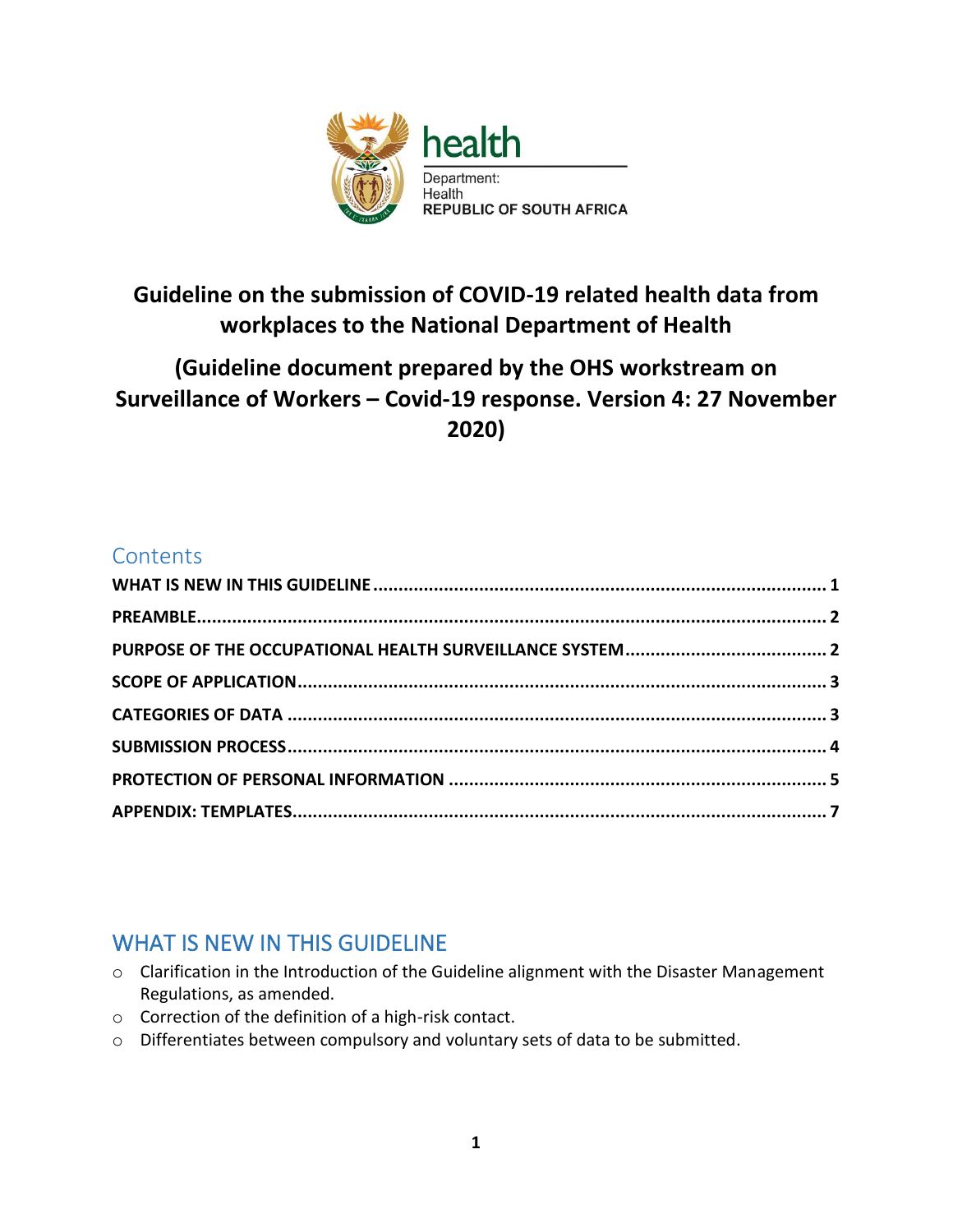#### <span id="page-1-0"></span>PREAMBLE

Various interventions, aimed at a national and local level, at workplaces and work activities can contribute significantly to the reduction of transmission of Covid-19 infections. These interventions can be appropriately directed and further refined by routine data submitted by workplaces about the unfolding pandemic. Data from workplaces can therefore play an important role in assisting with the prevention of an escalation of the national state of disaster and containment of Covid-19 infections in the country.

In terms of Regulation 4(10) of the Regulations made by the Minister of Cooperative Governance and Traditional Affairs in terms of section 27 (2) of the Disaster Management Act, 2002 (Act No. 57 of 2002) on 29 April 2020 and amended on 28 May 2020 and 17 September 2020 requires employers to follow the directives from the Department of Health and the Department of Employment and Labour. Furthermore, the Department of Employment and Labour's Direction, as amended on 28 September 2020, further requires employers to submit relevant information of all workers who test positive to the National Institute for Occupational Health. In addition, the Department of Mineral Resources and Energy: Mine Health and Safety Act (29/1996) Guidelines for a Mandatory Code of Practice on the Mitigation and Management of Covid-19 Outbreak of 18 May 2020 requires employers to maintain, and provide as requested, monitoring and investigation data to the Department of Health.

The objectives of this Guideline of the National Department of Health is to effectively collect, collate and analyse workplace data on clinical (symptom) screening, vulnerable status of employees, Covid-19 infections and contacts to identify hotspots at an early stage so as to prevent further escalation of the pandemic. This guideline has been developed to provide clarity to the relevant stakeholders about the data and data reporting process as required by the above legislation, and to streamline the reporting tasks of employers.

### <span id="page-1-1"></span>PURPOSE OF THE OCCUPATIONAL HEALTH SURVEILLANCE SYSTEM

- Develop a framework for a COVID-19 surveillance model for monitoring workers in various economic sectors, both in the public and private sectors.
- Provide in depth understanding and strategic insight of the COVID-19 infection spectrum in the South African workforce through dynamic data analytics and visualization into all phases (i.e. symptom screening, testing, vulnerable employees, contact tracing within the workplace, return to work and health outcomes) of the epidemic.
- Early identification of sectors/companies and occupational groups at high risk of infection so as to inform appropriate interventions (e.g. policy, programs, resources).
- Evaluate the impact of the COVID-19 interventions in the workplace.
- Determine the human resource and economic impact of COVID-19 on the various sectors.
- To provide regular updates on the trajectory of the pandemic in various economic sectors nationally.
- Identification of key scientific questions requiring further investigation.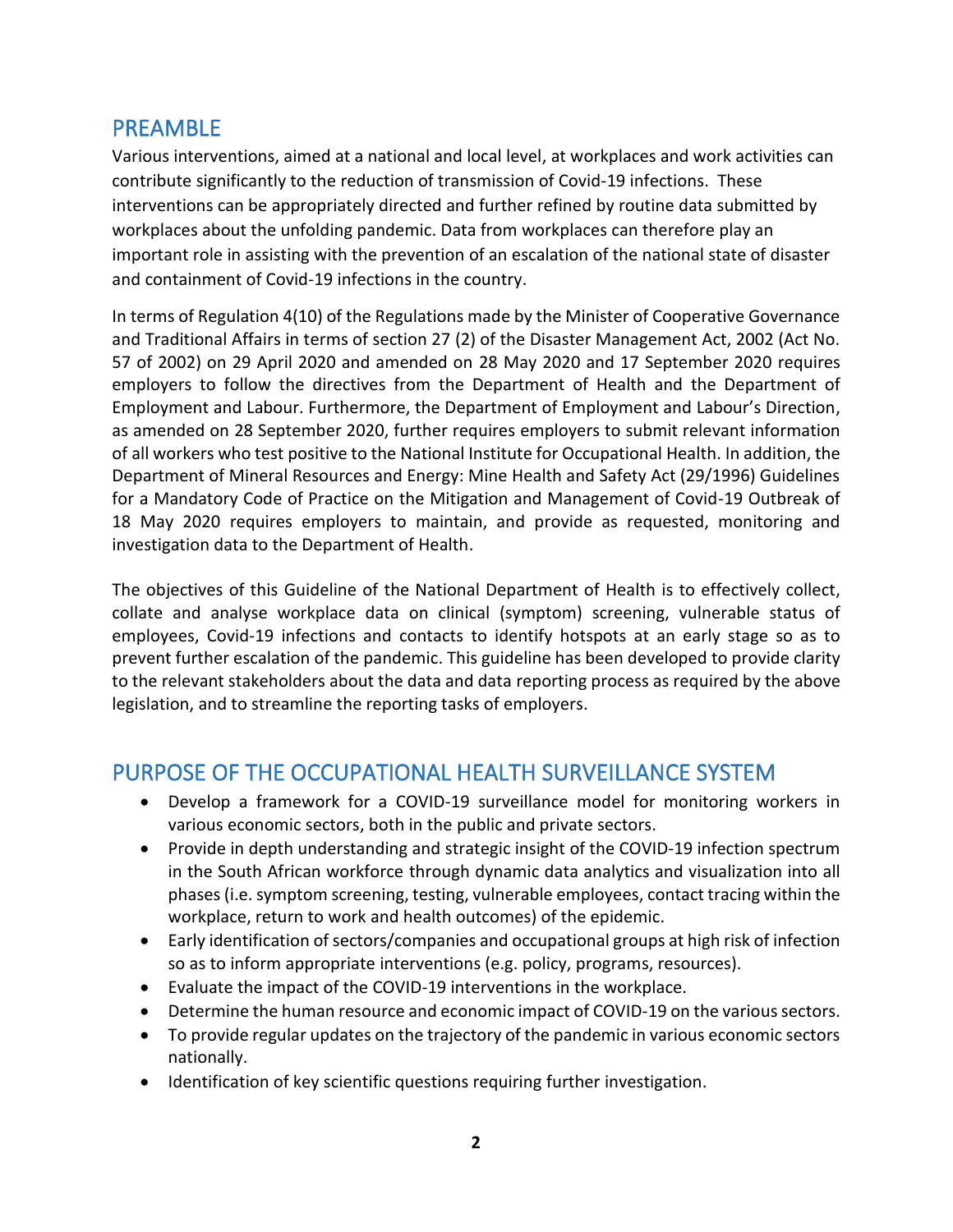# <span id="page-2-0"></span>SCOPE OF APPLICATION

This Guideline details the requirements of existing legislation stated above, and applies to workplaces as stipulated in these.

- 1. All workplaces are required to submit information on those employees who test positive as per the guidelines detailed below;
- 2. All employers in the sectors with the threshold number of employees referred to in the Regulations, are to submit the various categories of data detailed below.
- 3. All departments at local, provincial and national levels of government are to submit the various categories of data detailed below

Those employers submitting data via the Occupational Health Surveillance System will no longer be required to submit the same data to the National Institute of Communicable Diseases and Director General: Health as has been the practice to date.

### <span id="page-2-1"></span>CATEGORIES OF DATA

Under this Guideline, the following categories of data are to be collected by employers and submitted to the Department as per the procedures described.

- **1. Vulnerable Worker Data:** All employers are legally required to identify those employees who are considered to be vulnerable for the more severe outcomes of the COVID-19 infection. Since this is a key component of the screening of workers, this data must be submitted by employers. The vulnerability status of each worker that is submitted is not dependent on the availability of detailed medical information being available to the employer. *This once off submission is submitted when collected by the workplace, and any subsequent occasion when new appointments are made or an employee's status requires updating.* The data required are listed in Table 1 in the Appendix Templates.
- **2. Daily Symptom Screening Data:** All employers are legally required to screen all employees entering their work premises on a daily basis. This screening must be based on the prescribed set of symptoms as has been defined by the National Institute of Communicable Diseases to determine those persons likely to be presenting with a COVID-19 infection, and therefore should be referred for further assessment. This daily collected data must be submitted by employers, for those employees that are symptomatic**.** *The data must be submitted on a weekly basis should there be symptomatic workers recorded during the calendar week***.** *The submissions should occur before Tuesday for the previous calendar week commencing on Sunday.* The data required are listed in Table 2 in the Appendix Templates.
- **3. COVID-19 Testing Data:** Based on their daily symptom screening, or on their employees' presentation to their health provider, employees are referred to health providers / health laboratories for testing for the presence of the COVID-19 virus. In terms of managing the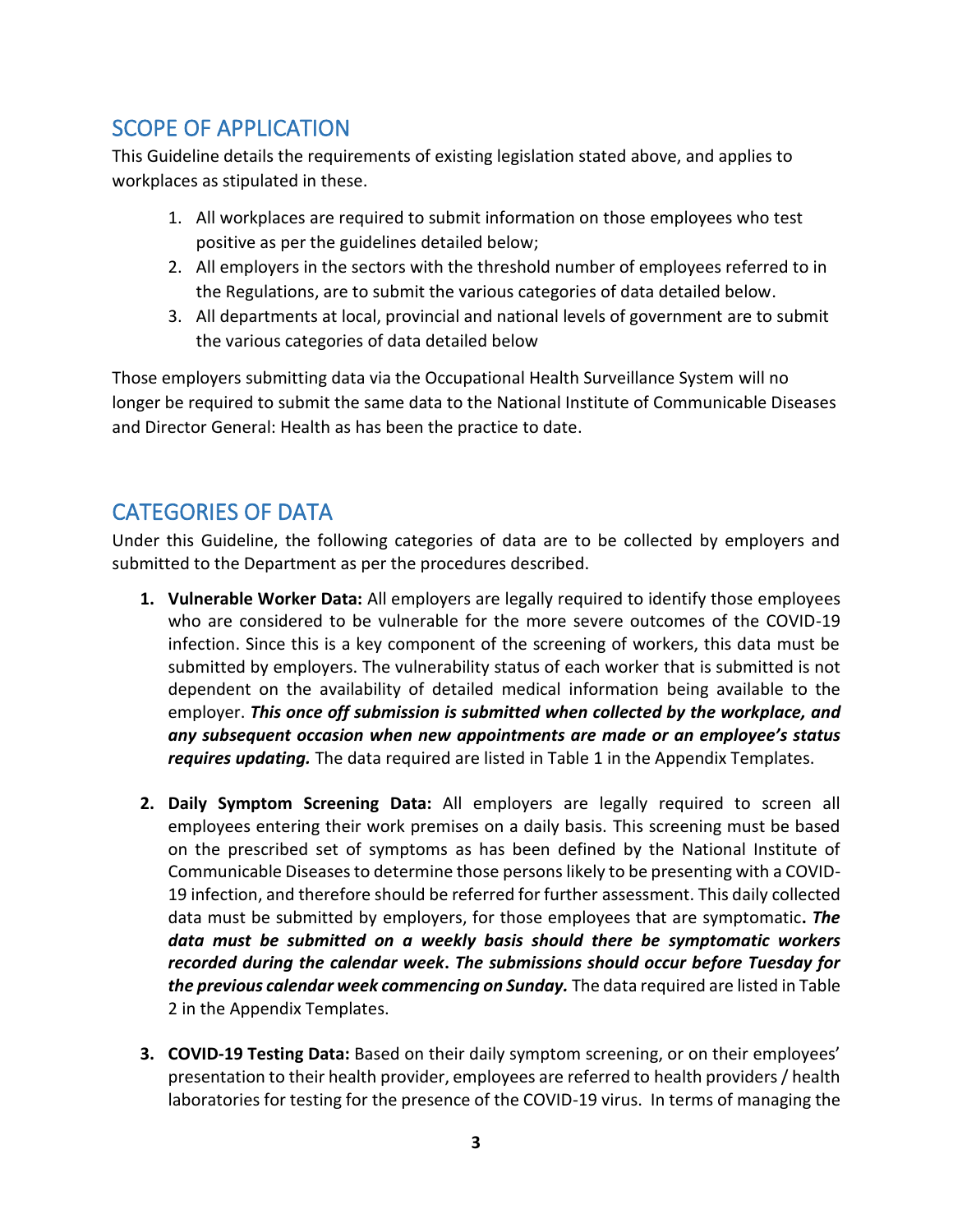pandemic in the workplace, the employer is expected to be notified of the results of the tests. The results of the laboratory tests of all employees who test positive must be submitted by employers, upon receiving the results of such tests. In addition, employers need to submit details in Template 2 for such individuals. *This submission occurs only when an employee tests positive for COVID-19 and should be submitted on a weekly basis should there be positive workers identified during the calendar week.* The data required are listed in Table 3 in the Appendix Templates.

- **4. High exposure risk Workplace Contact - tracing:** When an employee tests positive within the workplace, all those in contact must, as per the Department of Employment and Labour Direction, be assessed for a high risk or low risk of exposure. A high risk of exposure is defined as being in close proximity  $(21 \text{ m})$  for a prolonged period of time ( $>15$ ) minutes) without the use of personal protective equipment and/or a face mask. Those employees with such high risk of exposure are expected to be placed in quarantine. **The total numbers of employees placed in quarantine as a result of the high risk exposure** *should be submitted on a weekly basis should there be positive worker/s identified during the calendar week***.** Individual details of the high exposure risk contact need be reported. The data required is included in Table 3 in the Appendix Templates.
- **5. Post infection outcome and Return to Work Data:** Recovery from the infection will vary based on vulnerability and other risk factors. Understanding the outcomes of the infection among employees provides critical information. All employers who indicate employees have tested positive must submit information about the outcome of the infection, and the return-to-work decision. No confidential clinical information is required. *This data must be submitted once only when the employee returns to work.* The data required are listed in Table 4 in the Appendix Templates.

#### <span id="page-3-0"></span>SUBMISSION PROCESS

In collecting this information from their employees, employers are obliged to inform employees about the submission of this data to the Department.

All the above categories of data must be submitted to the OHSS portal **(https://www.nioh.ac.za/home/national-resources-directives-guidelines/)** at the National Institute of Occupational Health (NIOH), the statutory entity designated by the Department of Health for the collection, analyses and reporting of the data from workplaces This clause does not remove the legal obligations by employers to report COVID 19 related information to specific government Departments (Department of Employment and Labour, Department of Public Service and Administration and Department of Mineral Resources and Energy, Department of Trade, Industry and Competition etc.).

All data must be submitted via one of three online platforms. In instances where employers are already using electronic applications, they can submit data to the NIOH data lake either through CSV data files and/or secure API transfer.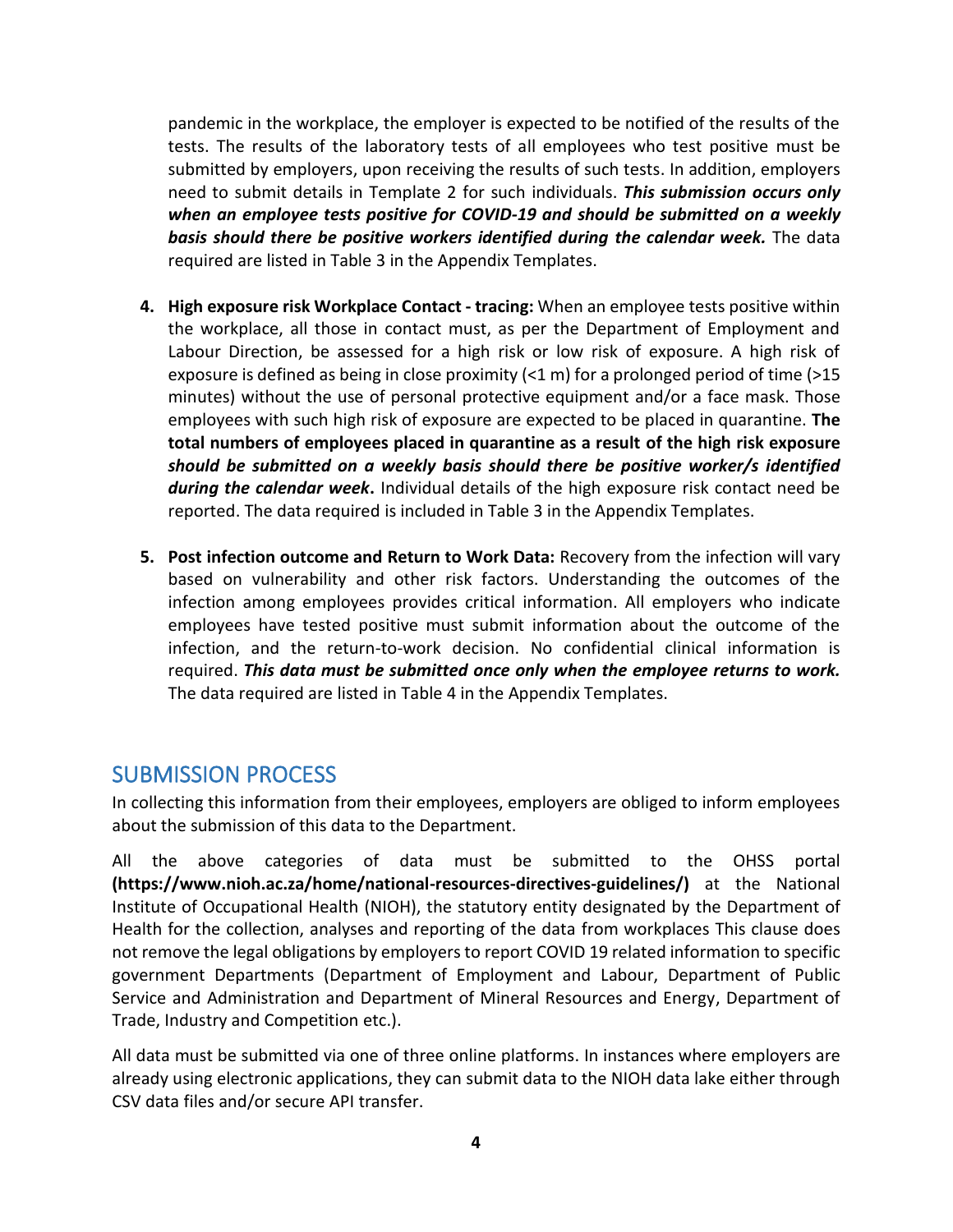Companies are also welcome to contact the NIOH a[t OHSworkplace@nioh.ac.za](mailto:OHSworkplace@nioh.ac.za) to obtain further information about already developed software packages that could be used for this purpose. Employers may choose to use the Centre for Science and Industrial Research (CSIR) CMORE software, that has been developed with public funding and freely available to use. Organisations can use the CMORE mobile and/or web platform to submit data. The data collected via CMORE are transferred to the NIOH data lake. Employers may contact the NIOH at [OHSworkplace@nioh.ac.za](mailto:OHSworkplace@nioh.ac.za) if they are interested in this service. The templates referred to in this Guideline are already built into this application.

In the event that an employer does not currently use electronic systems, their data can be submitted by using a pre-packaged CSV data file. The excel spreadsheets for collection of screening data, vulnerability data, testing and return to work data can be obtained by contacting the NIOH at [OHSworkplace@nioh.ac.za](mailto:OHSworkplace@nioh.ac.za) or visiting [https://www.nioh.ac.za/covid-](https://www.nioh.ac.za/covid-19/occupational-health-surveillance-system-ohss-business-portal/)[19/occupational-health-surveillance-system-ohss-business-portal/.](https://www.nioh.ac.za/covid-19/occupational-health-surveillance-system-ohss-business-portal/)

The following steps are required for submission of data:

- 1. The business registers by accessing the portal link directly[: https://ohss.nioh.ac.za/](https://ohss.nioh.ac.za/)
- 2. The business registers electronically by supplying the following details:

| <b>Business name</b>                                 |
|------------------------------------------------------|
| <b>Business sector</b>                               |
| <b>Business address</b>                              |
| <b>Business province</b>                             |
| <b>Business district</b>                             |
| <b>Total number of employees</b>                     |
| Total number of female employees                     |
| Total number of male employees                       |
| Total number of employees<br>iob<br>per<br>category* |
| <b>Business contact name</b>                         |
| <b>Contact email</b>                                 |
| <b>Contact number</b>                                |
| Date of registration                                 |

\* For additional information on job categories se[e https://www.nioh.ac.za/wp-content/uploads/2020/10/Occupational-CATEGORIES-1.pdf](https://www.nioh.ac.za/wp-content/uploads/2020/10/Occupational-CATEGORIES-1.pdf)

- 3. The business details will be verified and registration will be confirmed.
- 4. The system administrator generates a unique ID for the business that the business will use to login to the system to submit data.

# <span id="page-4-0"></span>PROTECTION OF PERSONAL INFORMATION

All data submitted under this Guideline strictly adheres to the Protection of Personal Information Act (4/2013) and follows the Guidance note on the processing of personal information in the management and containment of COVID-19 pandemic in terms of POPIA by the Information Regulator (South Africa, Department of Justice).

**[https://www.justice.gov.za/inforeg/docs/InfoRegSA-GuidanceNote-PPI-Covid19-](https://www.justice.gov.za/inforeg/docs/InfoRegSA-GuidanceNote-PPI-Covid19-20200403.pdf) [20200403.pdf](https://www.justice.gov.za/inforeg/docs/InfoRegSA-GuidanceNote-PPI-Covid19-20200403.pdf)**.

NIOH will be accountable for processing and storing personal information of subjects in a responsible, legal and appropriate manner.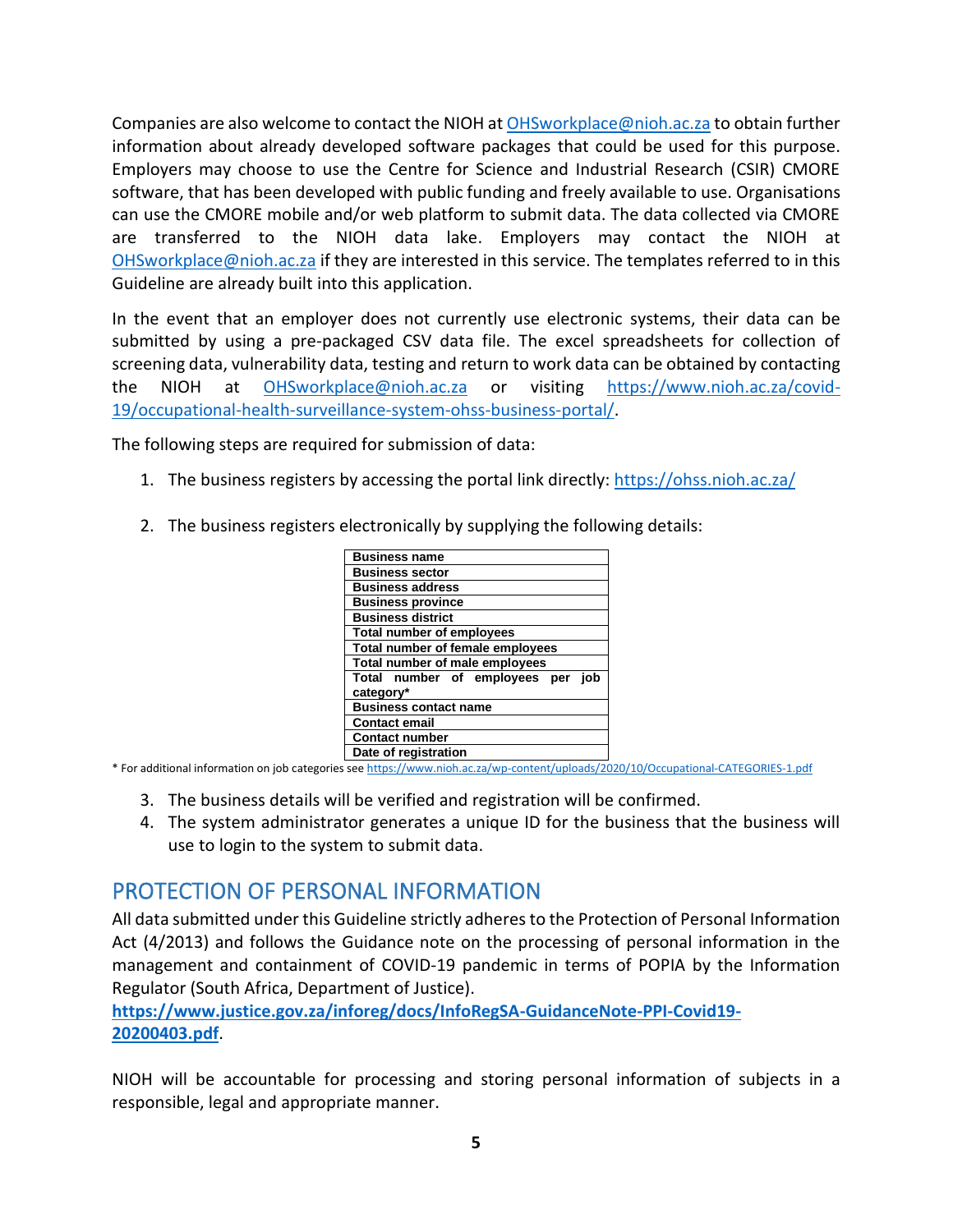All employees must be made aware by the employer that their information is being submitted to NIOH.

Although NIOH will receive identifiable data, once received each employee will immediately be assigned a unique identifier, which will permit linkages across the different data categories. Once this is done, all identification data is immediately delinked from submitted data.

#### **The data will be kept as per the following guidelines:**

- **•** Personal data: for six weeks as described in the COGTA regulation  $8(11)(c)$ .
- Processed data and reports to be kept as long as required by legislation governing the collection of this data.

<span id="page-5-0"></span>The Department will observe the highest standards of data storage, management and security, as stipulated in the Regulations of the Disaster Management Act, the Protection of Personal Information Act and other international standards. Technical and organisational measures will be in place to prevent the loss or damage to or unauthorized access of personal information. All personal information will be confidential and will only be disclosed if required to do so by law.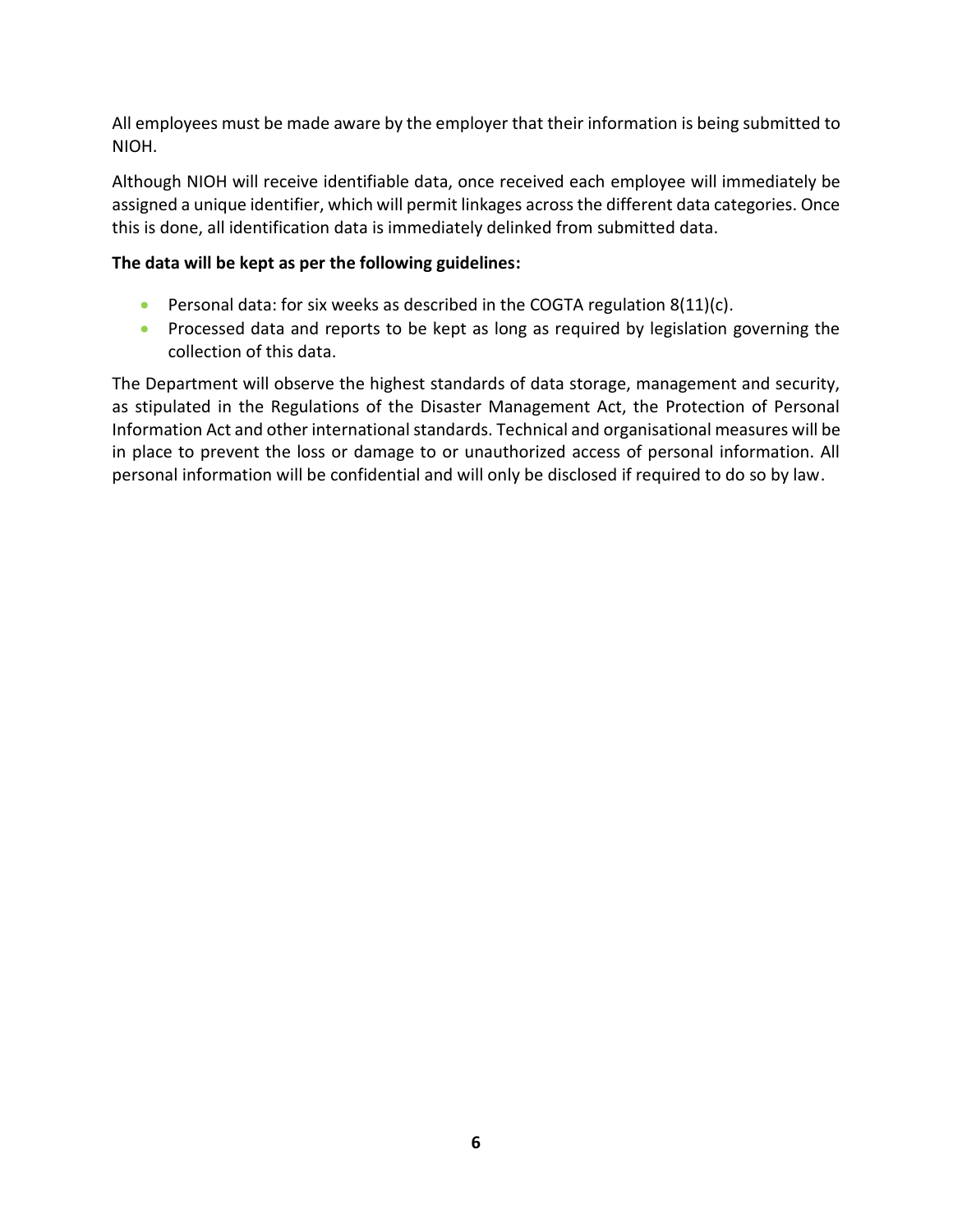#### APPENDIX: TEMPLATES

Workplaces will have a choice of the methods of submitting the data. Excel spreadsheet templates can be found at [https://www.nioh.ac.za/covid-19/occupational-health-surveillance](https://www.nioh.ac.za/covid-19/occupational-health-surveillance-system-ohss-business-portal/)[system-ohss-business-portal/.](https://www.nioh.ac.za/covid-19/occupational-health-surveillance-system-ohss-business-portal/)

| <b>Vulnerability</b>                                                        |                     |                                                                                                                                                                                                                                                                                                             |  |  |
|-----------------------------------------------------------------------------|---------------------|-------------------------------------------------------------------------------------------------------------------------------------------------------------------------------------------------------------------------------------------------------------------------------------------------------------|--|--|
| <b>Title</b>                                                                | <b>Field status</b> | <b>Definitions</b>                                                                                                                                                                                                                                                                                          |  |  |
| <b>Business ID</b>                                                          | Compulsory          | System Generated- Provided to business by NIOH                                                                                                                                                                                                                                                              |  |  |
| Employee ID                                                                 | Compulsory          | Employer Generated unique employee number                                                                                                                                                                                                                                                                   |  |  |
| Date                                                                        | Compulsory          |                                                                                                                                                                                                                                                                                                             |  |  |
| Province                                                                    | Compulsory          |                                                                                                                                                                                                                                                                                                             |  |  |
| District                                                                    | Compulsory          |                                                                                                                                                                                                                                                                                                             |  |  |
| Age                                                                         | Compulsory          | Years                                                                                                                                                                                                                                                                                                       |  |  |
| Sex                                                                         | Compulsory          | Female/ Male/ Other                                                                                                                                                                                                                                                                                         |  |  |
| Job category                                                                | Compulsory          | Managers<br>Professionals<br><b>Technicians and Associate Professionals</b><br><b>Clerical Support Workers</b><br>Services and Sales Workers<br>Skilled Agricultural, Forestry, Fishery, Craft and Related Trades<br>Workers<br>Plant and Machine Operators and Assemblers<br><b>Elementary Occupations</b> |  |  |
| Vulnerability present                                                       | Compulsory          | Yes/No                                                                                                                                                                                                                                                                                                      |  |  |
| Age $\geq 60$ years                                                         | Optional            | Yes/No                                                                                                                                                                                                                                                                                                      |  |  |
| Pregnancy ≥28 weeks                                                         | Optional            | Yes/No                                                                                                                                                                                                                                                                                                      |  |  |
| Smoking current                                                             | Optional            | Yes/No/ Unknown                                                                                                                                                                                                                                                                                             |  |  |
| Asthma                                                                      | Optional            | Yes/No/ Unknown                                                                                                                                                                                                                                                                                             |  |  |
| <b>Chronic Lung Disease</b>                                                 | Optional            | Yes/No/ Unknown                                                                                                                                                                                                                                                                                             |  |  |
| <b>Diabetes</b>                                                             | Optional            | Yes/No/ Unknown                                                                                                                                                                                                                                                                                             |  |  |
| Hypertension                                                                | Optional            | Yes/No/ Unknown                                                                                                                                                                                                                                                                                             |  |  |
| Serious heart conditions                                                    | Optional            | Yes/No/ Unknown                                                                                                                                                                                                                                                                                             |  |  |
| Chronic Kidney Disease                                                      | Optional            | Yes/No/ Unknown                                                                                                                                                                                                                                                                                             |  |  |
| Chronic Liver Disease                                                       | Optional            | Yes/No/ Unknown                                                                                                                                                                                                                                                                                             |  |  |
| Immunocompromised                                                           | Optional            | Yes/No/ Unknown                                                                                                                                                                                                                                                                                             |  |  |
| Tuberculosis previous                                                       | Optional            | Yes/No/ Unknown                                                                                                                                                                                                                                                                                             |  |  |
| Tuberculosis current                                                        | Optional            | Yes/No/ Unknown                                                                                                                                                                                                                                                                                             |  |  |
| <b>HIV</b>                                                                  | Optional            | Yes/No/ Unknown                                                                                                                                                                                                                                                                                             |  |  |
| Obesity (measured by obtaining Height<br>and Weight of employee) or BMI >30 | Optional            | Yes/No/ Unknown                                                                                                                                                                                                                                                                                             |  |  |
| Received flu vaccine                                                        | Optional            | Yes/No/ Unknown                                                                                                                                                                                                                                                                                             |  |  |

**Table 1. Vulnerability assessment Data template** *(Once off submission. Updated when new appointments are made or an employee's vulnerability status changes).*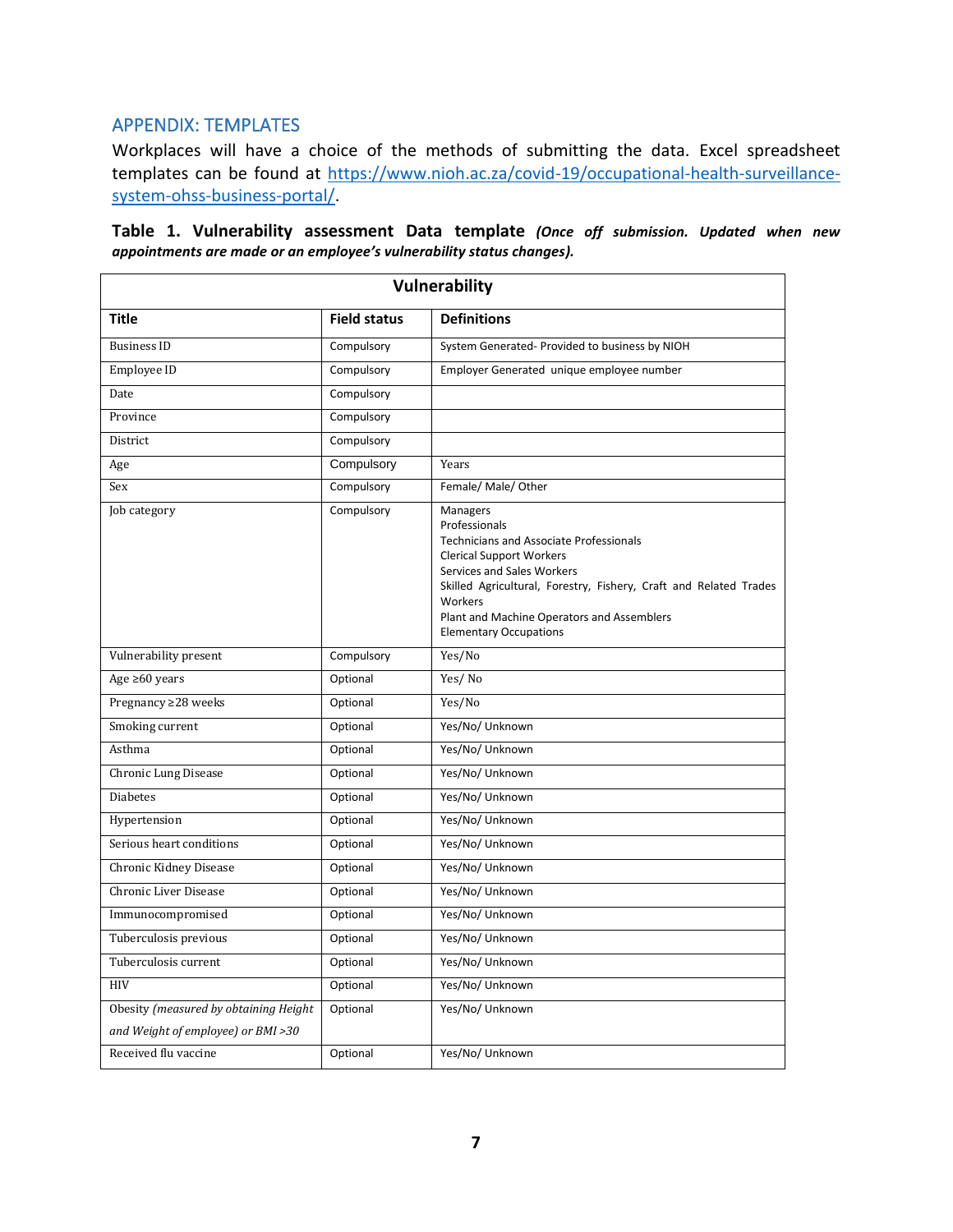**Table 2. Daily Symptom screening data template** *(Submitted weekly for employees who are symptomatic)*

| <b>Symptom Screening</b>                                                                                                        |                     |                                                                                                                                                                                                                                                                                                             |  |  |  |
|---------------------------------------------------------------------------------------------------------------------------------|---------------------|-------------------------------------------------------------------------------------------------------------------------------------------------------------------------------------------------------------------------------------------------------------------------------------------------------------|--|--|--|
| <b>Title</b>                                                                                                                    | <b>Field status</b> | <b>Definitions</b>                                                                                                                                                                                                                                                                                          |  |  |  |
| <b>Business ID</b>                                                                                                              | Compulsory          | System Generated- Provided to business by NIOH                                                                                                                                                                                                                                                              |  |  |  |
| Consent obtained                                                                                                                | Compulsory          | Has the business informed employees that the information                                                                                                                                                                                                                                                    |  |  |  |
|                                                                                                                                 |                     | collected is being sent to the NIOH/NDOH                                                                                                                                                                                                                                                                    |  |  |  |
| Employee ID                                                                                                                     | Compulsory          | Employer Generated unique employee number or SA National ID                                                                                                                                                                                                                                                 |  |  |  |
| Screening date                                                                                                                  | Compulsory          | Date when screened                                                                                                                                                                                                                                                                                          |  |  |  |
| <b>Employee Age</b>                                                                                                             | Compulsory          | Years                                                                                                                                                                                                                                                                                                       |  |  |  |
| Employee sex                                                                                                                    | Compulsory          | Male/Female / Other                                                                                                                                                                                                                                                                                         |  |  |  |
| Job Category*                                                                                                                   | Compulsory          | Managers<br>Professionals<br><b>Technicians and Associate Professionals</b><br><b>Clerical Support Workers</b><br>Services and Sales Workers<br>Skilled Agricultural, Forestry, Fishery, Craft and Related Trades<br>Workers<br>Plant and Machine Operators and Assemblers<br><b>Elementary Occupations</b> |  |  |  |
| Province                                                                                                                        | Compulsory          |                                                                                                                                                                                                                                                                                                             |  |  |  |
| <b>District</b>                                                                                                                 | Compulsory          |                                                                                                                                                                                                                                                                                                             |  |  |  |
| Symptoms Present (yes/ no)                                                                                                      | Compulsory          | Yes/No                                                                                                                                                                                                                                                                                                      |  |  |  |
| Fever $>38^{\circ}$ c                                                                                                           | Optional            | Yes/No/ Unknown                                                                                                                                                                                                                                                                                             |  |  |  |
| Chills                                                                                                                          | Optional            | Yes/No/ Unknown                                                                                                                                                                                                                                                                                             |  |  |  |
| Dry cough                                                                                                                       | Optional            | Yes/No/ Unknown                                                                                                                                                                                                                                                                                             |  |  |  |
| Sore throat                                                                                                                     | Optional            | Yes/No/ Unknown                                                                                                                                                                                                                                                                                             |  |  |  |
| Shortness of breath                                                                                                             | Optional            | Yes/No/ Unknown                                                                                                                                                                                                                                                                                             |  |  |  |
| <b>Tiredness</b>                                                                                                                | Optional            | Yes/No/ Unknown                                                                                                                                                                                                                                                                                             |  |  |  |
| Lack of smell or taste                                                                                                          | Optional            | Yes/No/ Unknown                                                                                                                                                                                                                                                                                             |  |  |  |
| Conjunctivitis                                                                                                                  | Optional            | Yes/No/ Unknown                                                                                                                                                                                                                                                                                             |  |  |  |
| Diarrhoea                                                                                                                       | Optional            | Yes/No/ Unknown                                                                                                                                                                                                                                                                                             |  |  |  |
| Muscle pains                                                                                                                    | Optional            | Yes/No/ Unknown                                                                                                                                                                                                                                                                                             |  |  |  |
| Nausea or vomiting                                                                                                              | Optional            | Yes/No/ Unknown                                                                                                                                                                                                                                                                                             |  |  |  |
| <b>Dizziness</b>                                                                                                                | Optional            | Yes/No/ Unknown                                                                                                                                                                                                                                                                                             |  |  |  |
| Headache                                                                                                                        | Optional            | Yes/No/ Unknown                                                                                                                                                                                                                                                                                             |  |  |  |
| <b>Screening Outcome</b><br>No action required<br>Referred for self-isolation<br>Referred for testing<br>Referred to the doctor | Optional            | Yes/No                                                                                                                                                                                                                                                                                                      |  |  |  |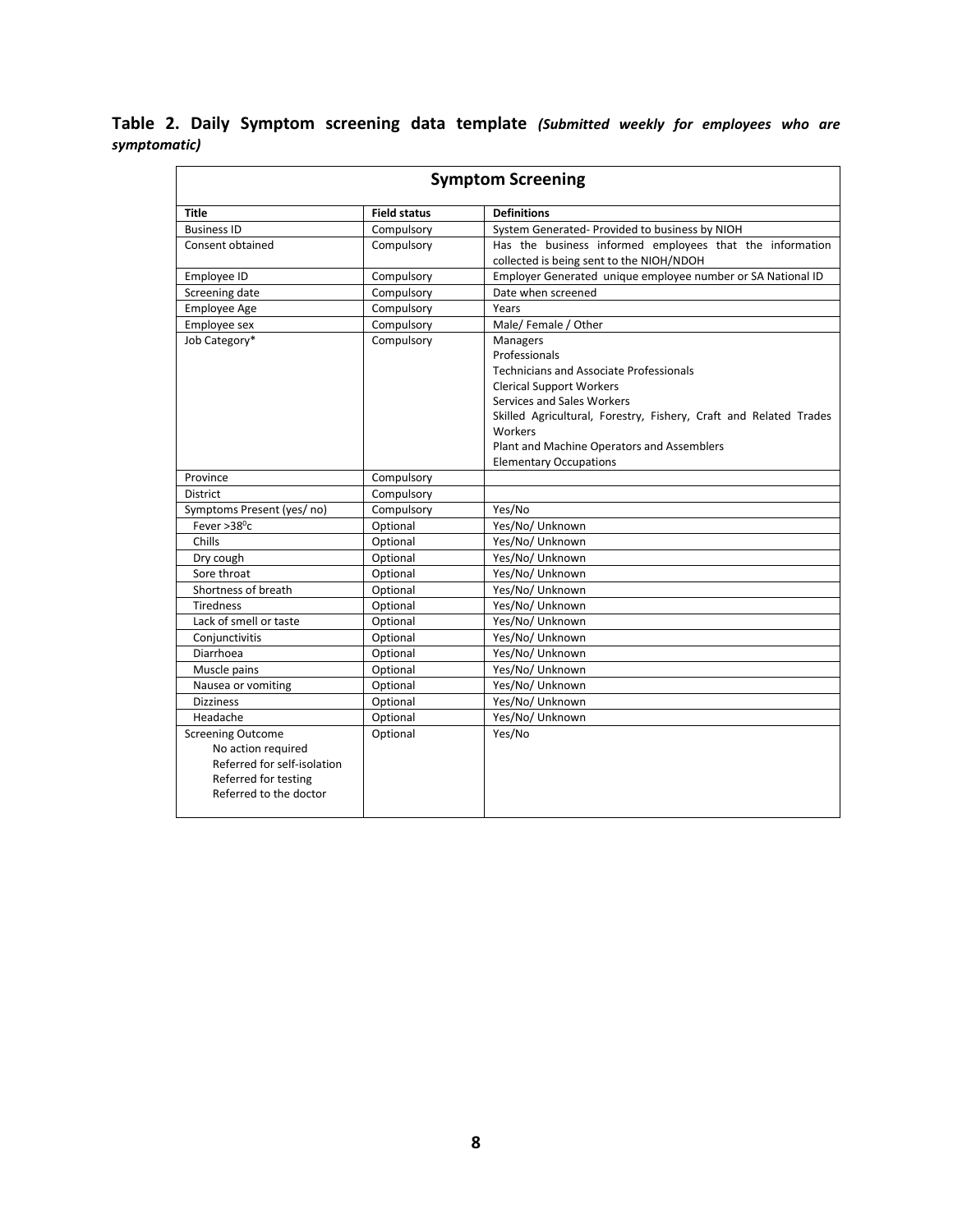#### **Table 3. Employee COVID-19 Positive test data template** *(Submitted as necessary on a weekly basis)*

| <b>Positive test</b>                   |                     |                                                                                                                                                                                                                                                                                                                    |  |  |
|----------------------------------------|---------------------|--------------------------------------------------------------------------------------------------------------------------------------------------------------------------------------------------------------------------------------------------------------------------------------------------------------------|--|--|
| <b>Title</b>                           | <b>Field status</b> | <b>Definitions</b>                                                                                                                                                                                                                                                                                                 |  |  |
| <b>Business ID</b>                     | Compulsory          | System Generated- Provided to business by NIOH                                                                                                                                                                                                                                                                     |  |  |
| <b>Employee Business Generated ID</b>  | Compulsory          | Employer Generated unique employee number if used<br>in the other templates                                                                                                                                                                                                                                        |  |  |
| <b>Employee SA National ID</b>         | Compulsory          | <b>SA National ID</b>                                                                                                                                                                                                                                                                                              |  |  |
| <b>Province</b>                        | Compulsory          |                                                                                                                                                                                                                                                                                                                    |  |  |
| <b>District</b>                        | Compulsory          |                                                                                                                                                                                                                                                                                                                    |  |  |
| Sex                                    | Compulsory          | Female/ Male/ Other                                                                                                                                                                                                                                                                                                |  |  |
| Age                                    | Compulsory          | Years                                                                                                                                                                                                                                                                                                              |  |  |
| Job category                           | Compulsory          | Managers<br>Professionals<br><b>Technicians and Associate Professionals</b><br><b>Clerical Support Workers</b><br>Services and Sales Workers<br>Skilled Agricultural, Forestry, Fishery, Craft and Related<br><b>Trades Workers</b><br>Plant and Machine Operators and Assemblers<br><b>Elementary Occupations</b> |  |  |
| <b>Test Date</b>                       | Compulsory          | Date                                                                                                                                                                                                                                                                                                               |  |  |
| Test type                              | Compulsory          | Unknown/PCR/Antigen/Antibody                                                                                                                                                                                                                                                                                       |  |  |
| <b>Symptoms Present</b>                | Compulsory          | Yes/No                                                                                                                                                                                                                                                                                                             |  |  |
| Number of high-risk workplace contacts | Compulsory          | Number                                                                                                                                                                                                                                                                                                             |  |  |
| <b>Vulnerability Present</b>           | Compulsory          | Yes/No                                                                                                                                                                                                                                                                                                             |  |  |
| Post-test result action                | Compulsory          | Sick Leave<br>Self-Isolation at home<br>Self-Isolation at quarantine site<br>Hospitalization                                                                                                                                                                                                                       |  |  |
| <b>Exposure Contact type</b>           | Compulsory          | Work contacts<br>Community contacts<br>Family contacts<br>Large events contacts<br>Travel history from a designated hotspot<br>Public transport<br>Unknown                                                                                                                                                         |  |  |
| <b>Reporting Action</b>                | Optional            | Reported to Department of Employment and Labour<br>Reported to COIDA<br><b>Reported to DMRE</b>                                                                                                                                                                                                                    |  |  |